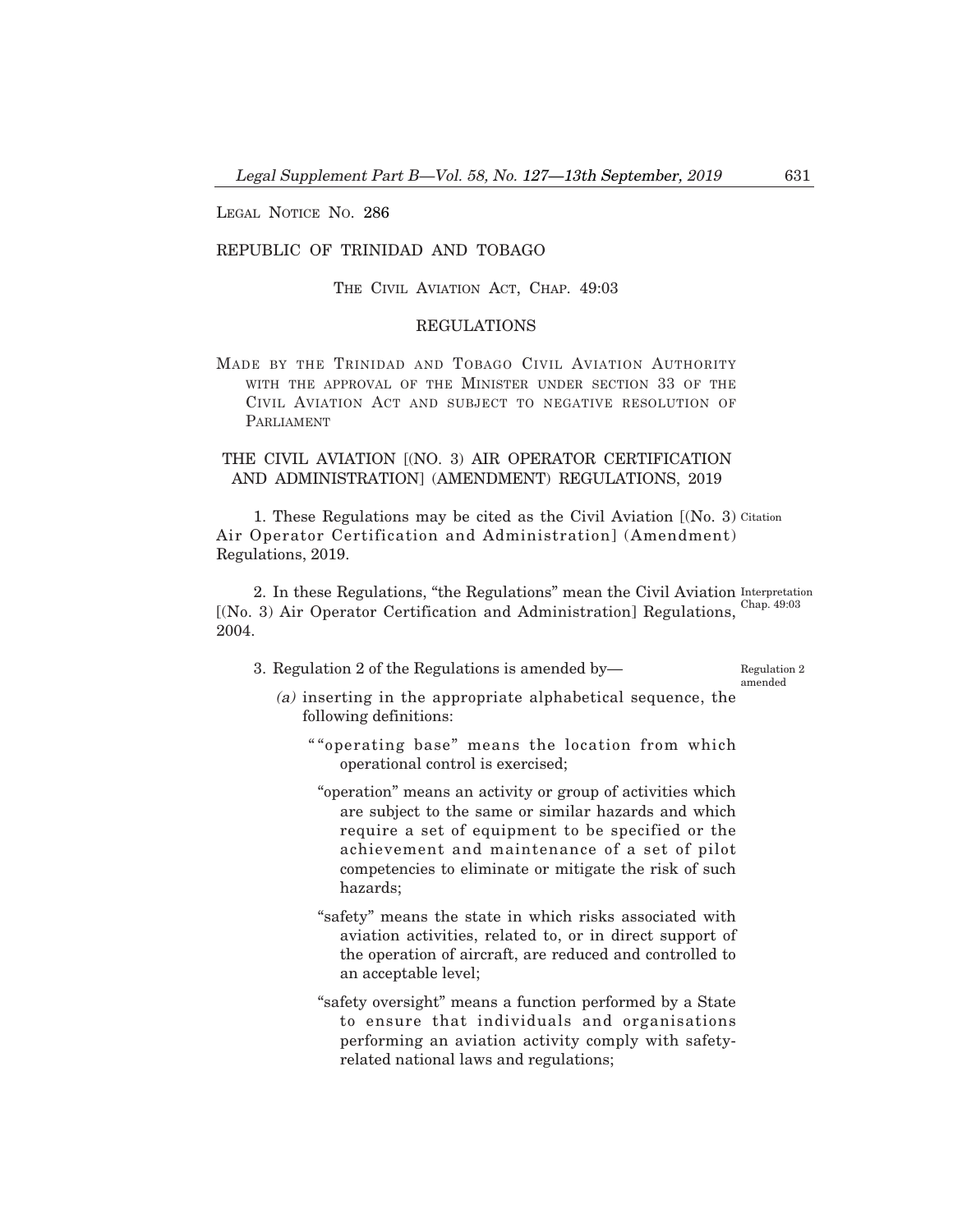- "state safety programme (SSP)" means an integrated set of regulations and activities aimed at improving safety; and
- "surveillance" means the State activities through which the State proactively verifies, through inspections and audits, that aviation licence, certificate, authorization or approval holders continue to meet the established requirements and function at the level of competency and safety required by the State;";
- (b) deleting the definition for "commercial air transport" and substituting the following definition:
	- " "commercial air transport operation" means an aircraft operation involving the transport of passengers, cargo or mail for remuneration or hire;";
- (c) deleting the definition for "continuing airworthiness" and substituting with the following definition:
	- " "continuing airworthiness" means the set of processes by which an aircraft, engine, propeller or part complies with the applicable airworthiness requirements and remains in a condition for safe operation throughout its operating life;";
- (d) deleting the definition for "Maintenance Control Manual" and substituting the following definition:
	- " "Maintenance Control Manual" means a document which describes the operator's procedures necessary to ensure that all scheduled and unscheduled maintenance is performed on the operator's aircraft on time and in a controlled and satisfactory manner;"; and
- (e) deleting the definition for "pilot in command" and substituting the following definition:
	- " "pilot in command" means the pilot designated by the operator or, in the case of general aviation, the owner as being in command and charged with the safe conduct of a flight;".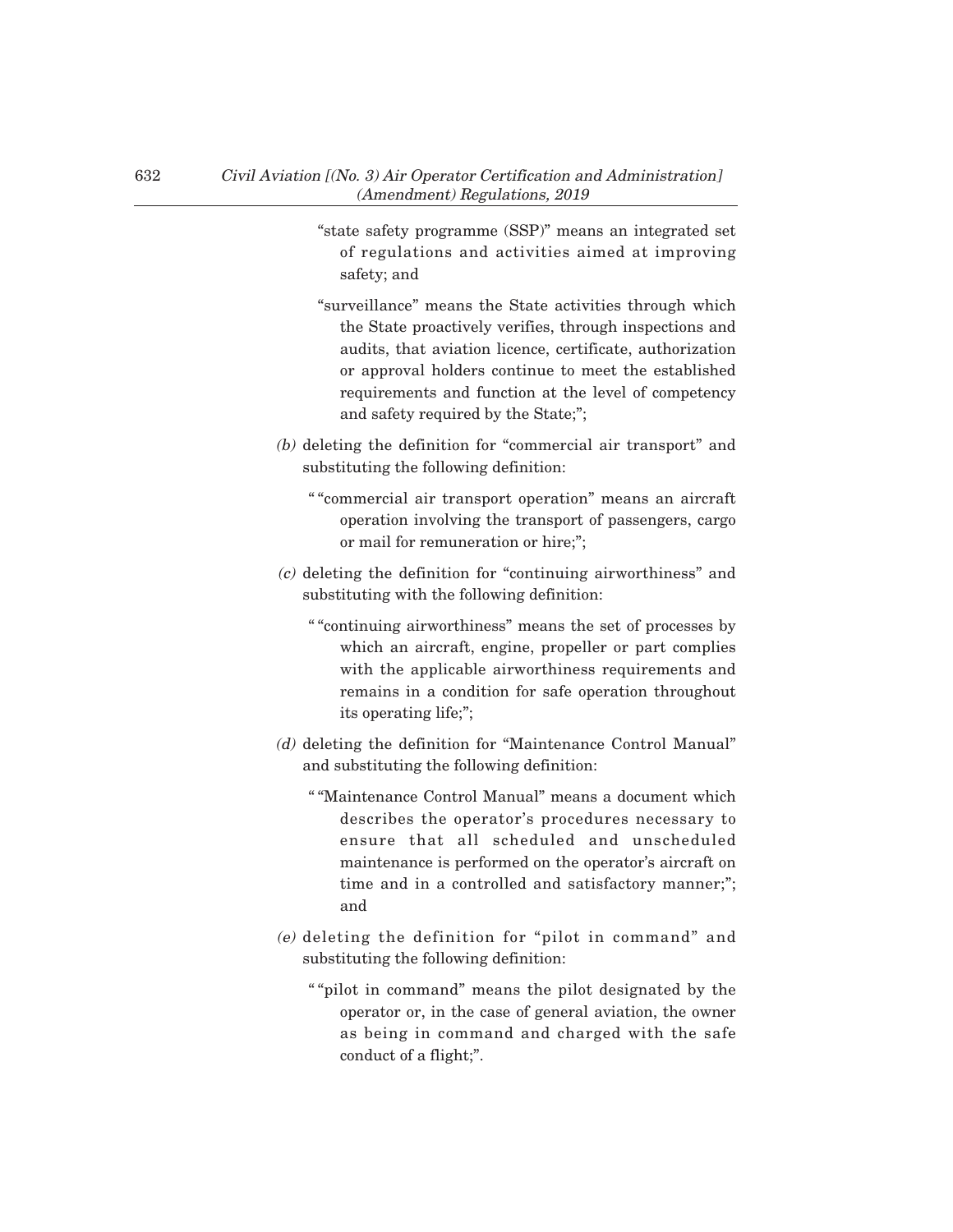4. Regulation 33 of the Regulations is amended, by revoking Regulation 33 subregulation (3) and substituting the following subregulation: amended

> "(3) An operator shall establish a flight safety documents system, for the use and guidance of operational personnel, as part of its safety management system.".

5. The Regulations are amended by inserting after regulation 36, Regulation the following regulation: 36A amended

### "AIRCRAFT TRACKING

Aircraft tracking

36A. (1) From 8th November, 2019, air operators shall establish an aircraft tracking capability to track aeroplanes throughout its area of operations.

- $(2)$  An air operator of an aeroplane with—
	- (a) a maximum certified take-off mass of over 45,500 kg and a seating capacity greater than 19; and
	- (b) an air traffic services unit that obtains aeroplane position information at greater than 15 minute intervals,

shall track the position of the aeroplane through automated reporting at least every 15 minutes for the portion of the in-flight operation that is planned in an oceanic area.

(3) Notwithstanding subregulation (2), the Authority may, based on the results of an approved risk assessment process implemented by the operator, allow for variations to automated reporting intervals where the process shall demonstrate how risks to the operation resulting from such variations can be managed and shall include, at least, the following:

- (a) capability of the operator's operational control systems and processes, including those for contacting Air Traffic Services units;
- (b) overall capability of the aeroplane and its systems;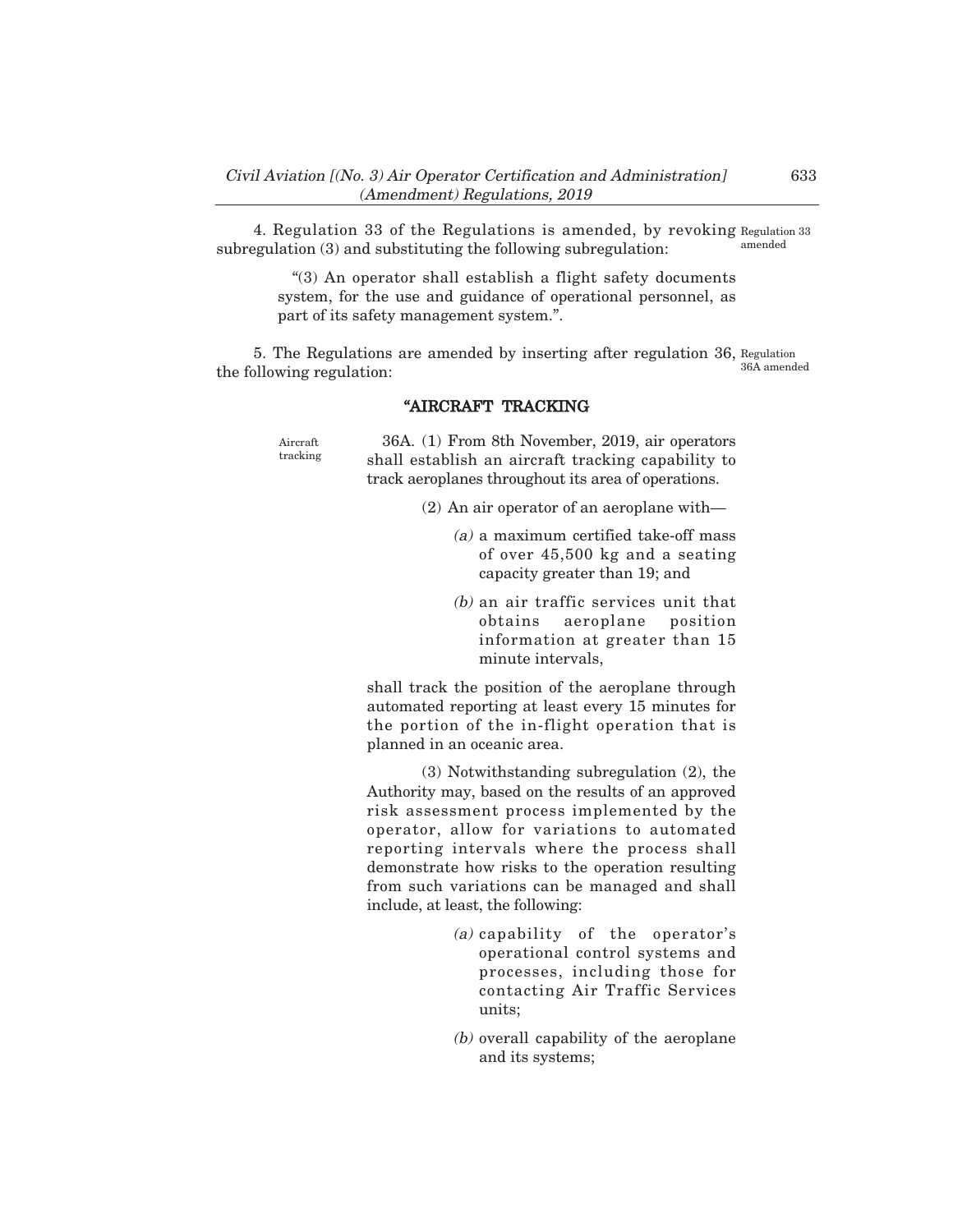- $(c)$  available means to determine the position of, and communicate with, the aeroplane;
- (d) frequency and duration of gaps in automated reporting;
- (e) human factors, consequences resulting from changes to flight crew procedures; and
- (f) specific mitigation measures and contingency procedures.

(4) An air operator shall establish procedures approved by the Authority for the retention of aircraft tracking data to assist in search and rescue in determining the last known position of the aircraft.".

Regulation 37A amended 6. Regulations 37A of the Regulations is amended–

- (a) in subregulation (1), by deleting paragraph  $(a)$  and substituting the following paragraph:
	- "(a) identifies safety hazards from collected safety data and ensures the assessment of safety risks associated with identified hazards;"; and
- $(b)$  in subregulation  $(5)$ , by deleting the words "be non-punitive" and".

Regulation 45 amended

7. Regulation 45 of the Regulations is amended by inserting after subregulation (4), the following subregulation:

> "(5) Notwithstanding subregulations (1) through (4), the checklists referred to in subregulations (1) through (4) shall be used by flight crews prior to, during and after all phases of operations and, in emergency, to ensure compliance with the operating procedures contained in the aircraft operating manual, the helicopter flight manual or other documents associated with the certificate of airworthiness and otherwise in the operations manual.".

8. Regulation 53 of the Regulations is amended in subregulation (1) by deleting the words "the State in which operations are conducted" and substituting the words "those States in which their operations are conducted". Regulation 53 amended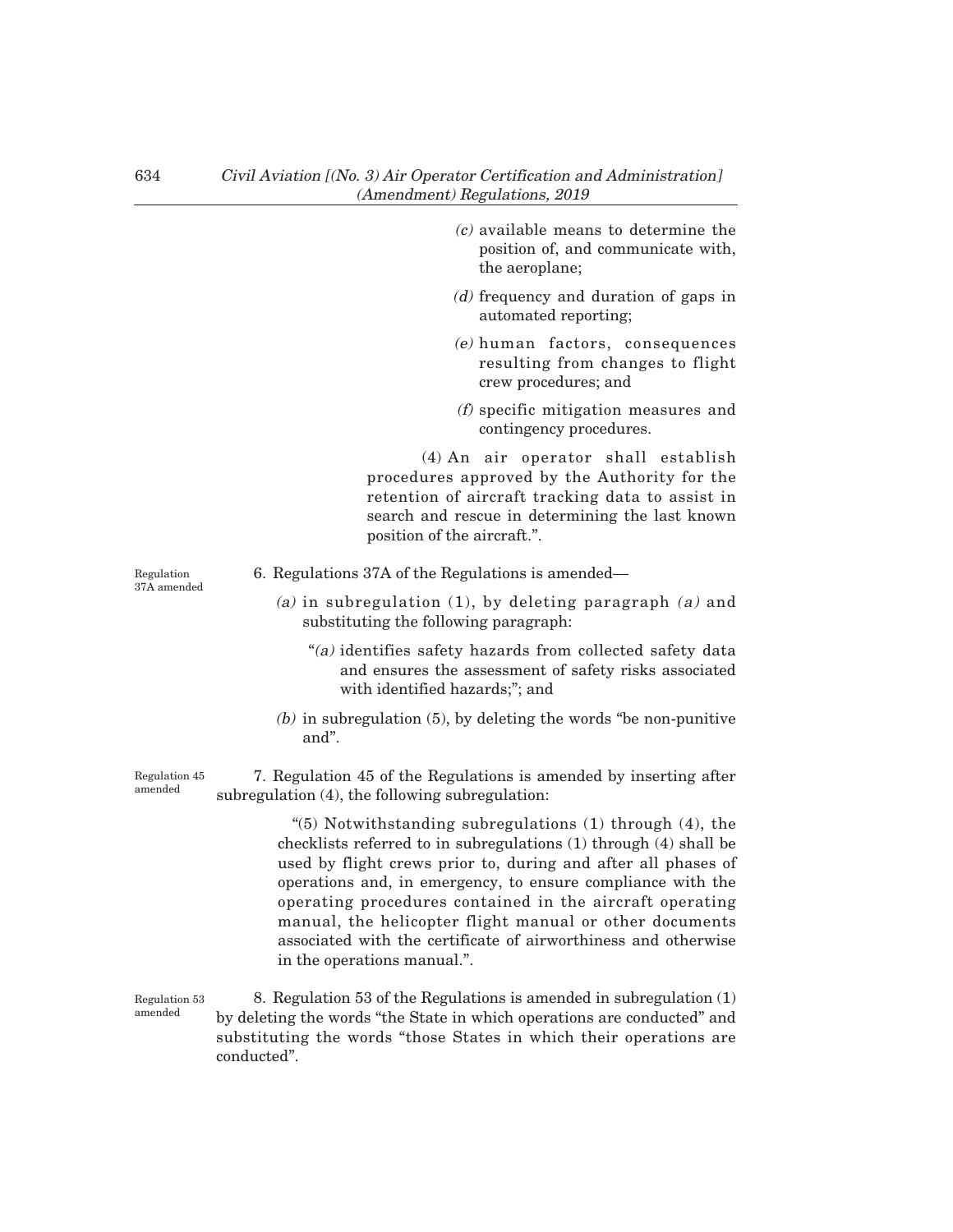9. The Regulations are amended by revoking Schedule 3A and Schedule 3A substituting with the following schedule: amended

## "SCHEDULE 3A

[Regulation 37A(6)]

#### FRAMEWORK FOR A SAFETY MANAGEMENT SYSTEM

The following are the minimum standards for a Safety Management System (SMS). An SMS is a management system for the management of safety by a service provider organisation.

In this schedule "service provider" means an "air operator".

### GENERAL

This schedule specifies the framework for the implementation and maintenance of an SMS. The framework comprises four components and twelve elements as the minimum requirements for SMS implementation–

- 1. Safety policy and objectives–
	- 1.1 Management commitment
	- 1.2 Safety accountability and responsibilities
	- 1.3 Appointment of key safety personnel
	- 1.4 Coordination of emergency response planning
	- 1.5 SMS documentation
- 2. Safety risk management–
	- 2.1 Hazard identification
	- 2.2 Safety risk assessment and mitigation
- 3. Safety assurance–
	- 3.1 Safety performance monitoring and measurement
	- 3.2 The management of change
	- 3.3 Continuous improvement of the SMS
- 4. Safety promotion–
	- 4.1 Training and education
	- 4.2 Safety communication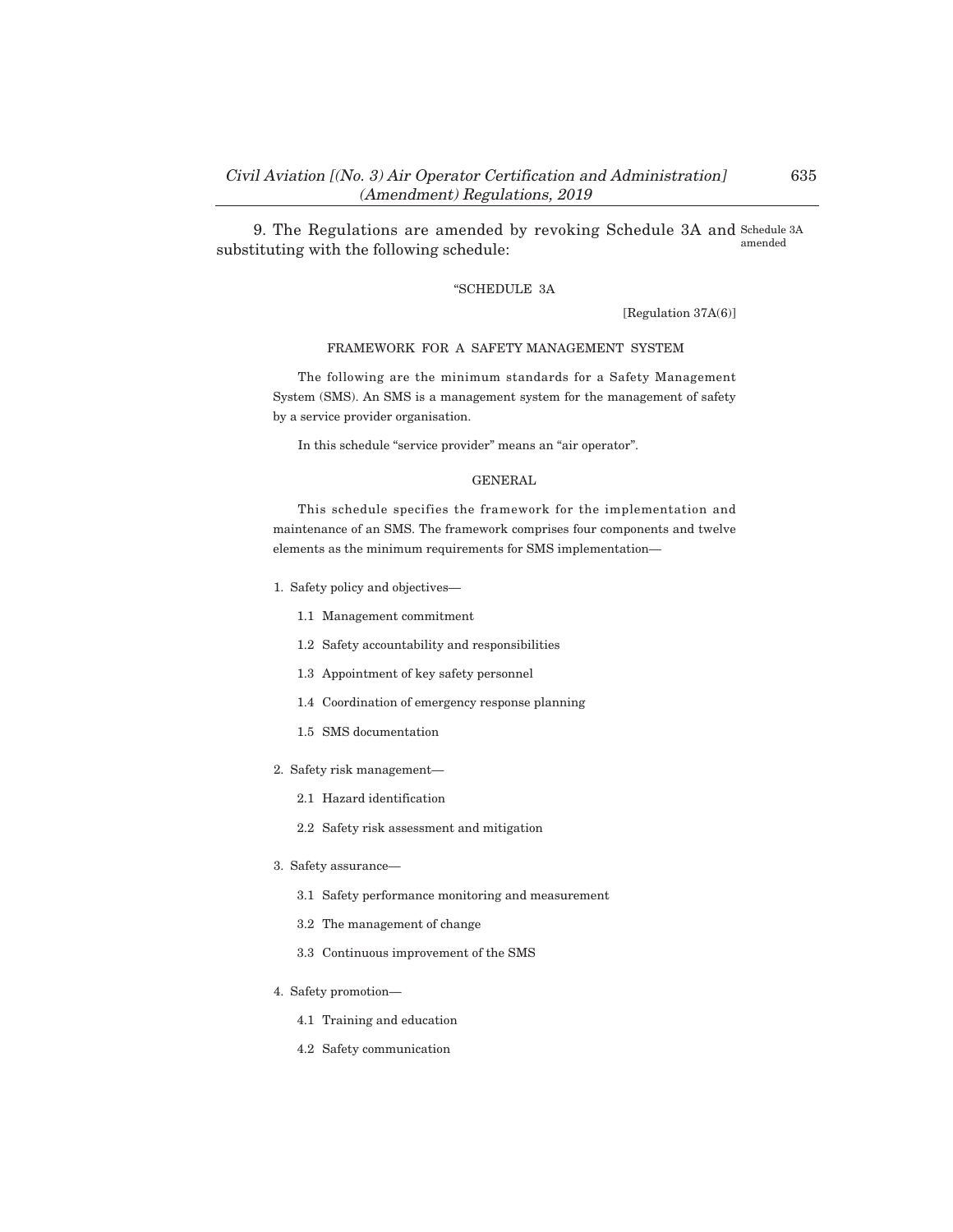## **CONTENTS**

### 1. SAFETY POLICY AND OBJECTIVES

#### 1.1 Management commitment

1.1.1 The service provider shall define its safety policy in accordance with international and national requirements. The safety policy shall–

- (a) reflect organisational commitment regarding safety, including the promotion of a positive safety culture;
- (b) include a clear statement about the provision of the necessary resources for the implementation of the safety policy;
- (c) include safety reporting procedures;
- (d) clearly indicate which types of behaviours are unacceptable in relation to the service provider's aviation activities and include the circumstances under which disciplinary action would not apply;
- (e) be signed by the accountable executive of the organisation;
- (f) be communicated, with visible endorsement, throughout the organisation; and
- (g) be periodically reviewed to ensure that it remains relevant and appropriate to the service provider.

1.1.2 Taking due account of its safety policy, the service provider shall define safety objectives. The safety objectives shall–

- (a) form the basis for safety performance monitoring and measurement as required by 3.1.2;
- (b) reflect the service provider's commitment to maintaining or continuously improve the overall effectiveness of the SMS;
- (c) be communicated throughout the organisation; and
- (d) be periodically reviewed to ensure that they remain relevant and appropriate to the service provider.
- Note–Guidance on setting safety objectives is provided in the ICAO Safety Management Manual (SMM) (ICAO Doc 9859).
- 1.2 Safety accountability and responsibilities

The service provider shall–

- (a) identify the accountable executive who, irrespective of other functions, is accountable on behalf of the organisation for the implementation and maintenance of an effective SMS;
- (b) clearly define lines of safety accountability throughout the organisation, including a direct accountability for safety on the part of senior management;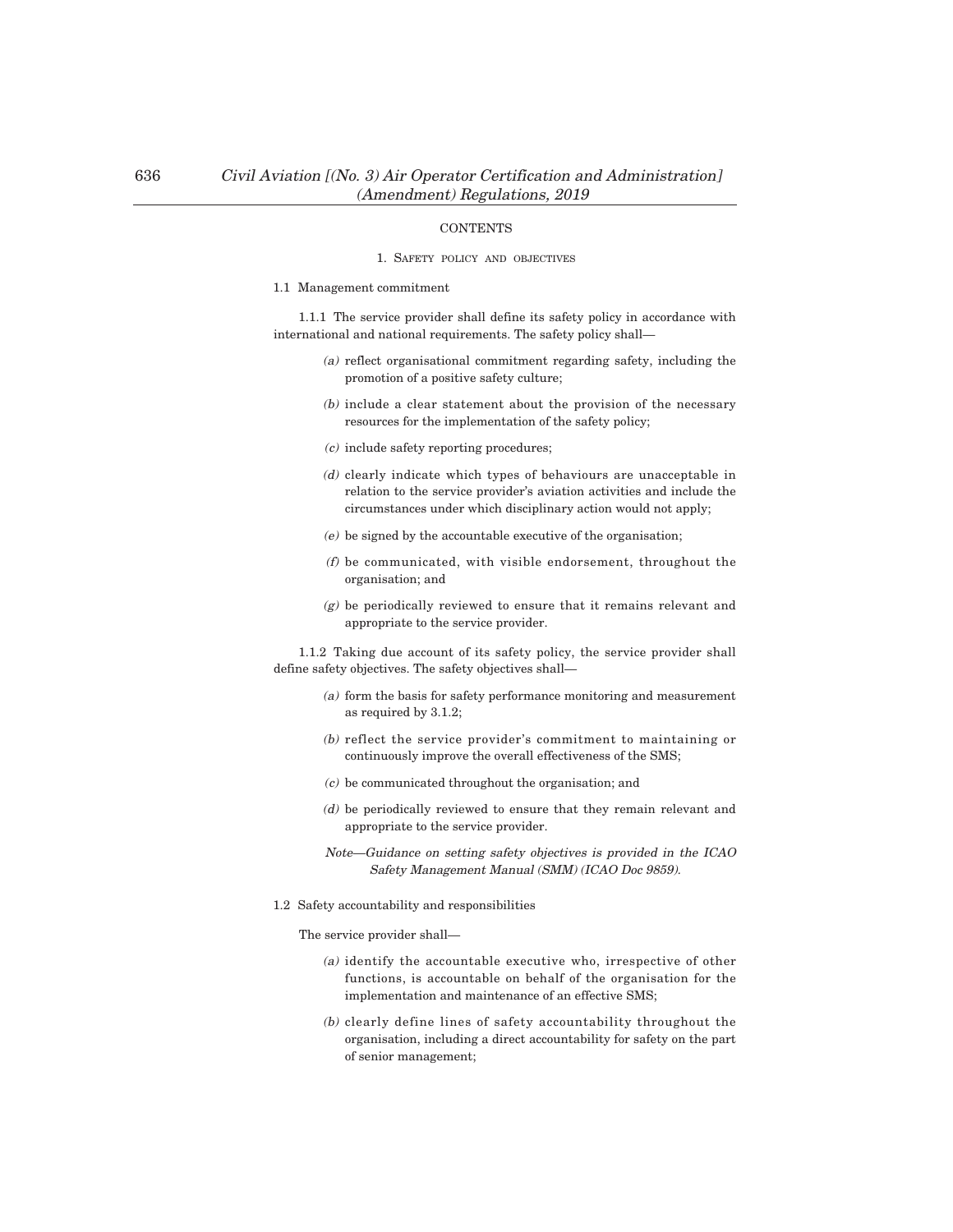- (c) identify the responsibilities of all members of management, irrespective of other functions, as well as of employees, with respect to the safety performance of the organisation;
- (d) document and communicate safety accountability, responsibilities and authorities throughout the organisation; and
- (e) define the levels of management with authority to make decisions regarding safety risk tolerability.
- 1.3 Appointment of key safety personnel

The service provider shall appoint a safety manager who is responsible for the implementation and maintenance of the SMS.

- Note–Depending on the size of the service provider and the complexity of its aviation products or services, the responsibilities for the implementation and maintenance of the SMS may be assigned to one or more persons, fulfilling the role of safety manager, as their sole function or combined with other duties, provided these do not result in any conflicts of interest.
- 1.4 Coordination of emergency response planning

The service provider required to establish and maintain an emergency response plan for accidents and incidents in aircraft operations and other aviation emergencies shall ensure that the emergency response plan is properly coordinated with the emergency response plans of those organisations it must interface with during the provision of its products and services.

1.5 SMS documentation

1.5.1 The service provider shall develop and maintain an SMS manual that describes its–

- (a) safety policy and objectives;
- (b) SMS requirements;
- (c) SMS processes and procedures; and
- (d) accountability, responsibilities and authorities for SMS processes and procedures.

1.5.2 The service provider shall develop and maintain SMS operational records as part of its SMS documentation.

Note–Depending on the size of the service provider and the complexity of its aviation products or services, the SMS manual and SMS operational records may be in the form of stand-alone documents or may be integrated with other organisational documents (or documentation) maintained by the service provider.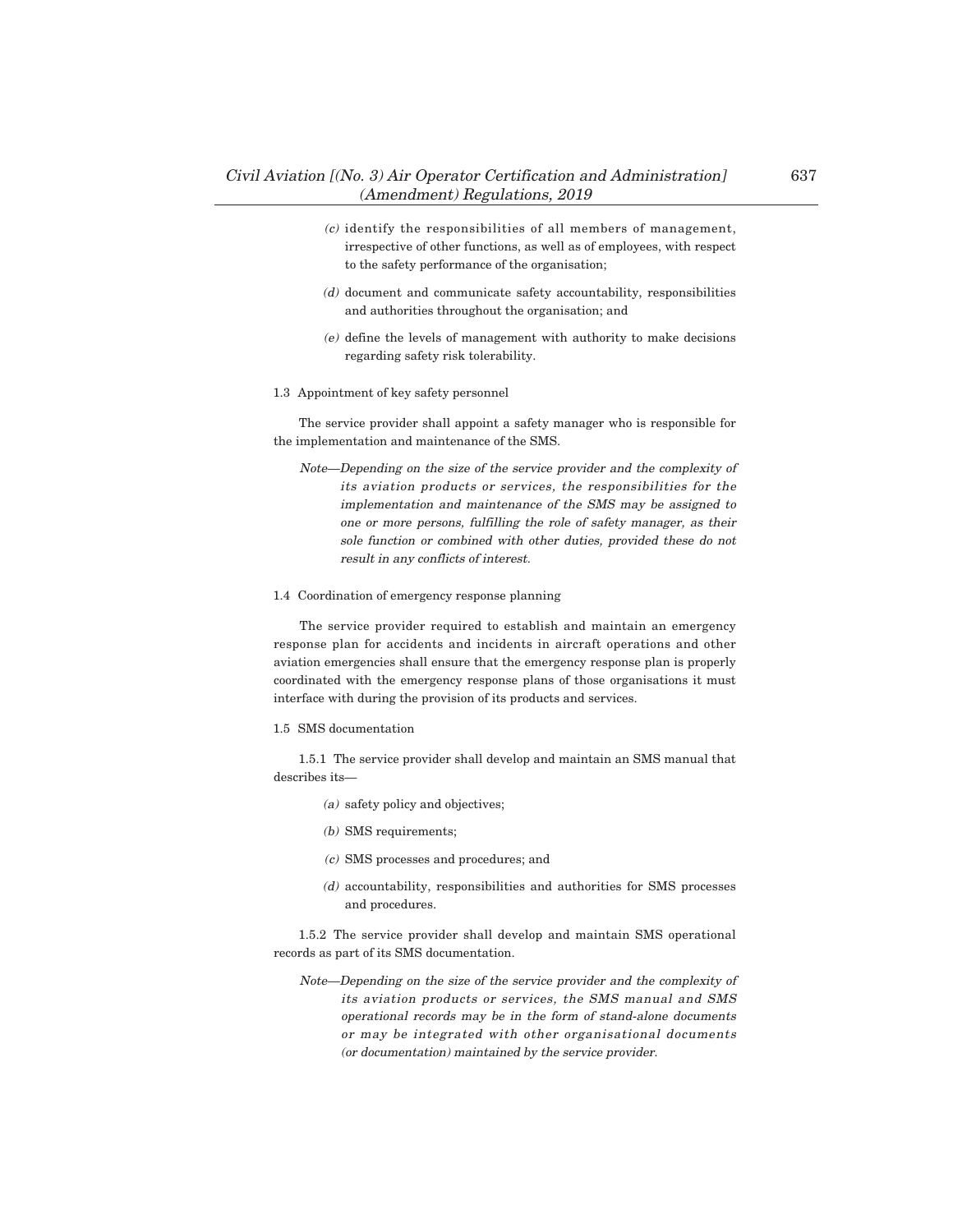## 638 Civil Aviation [(No. 3) Air Operator Certification and Administration] (Amendment) Regulations, 2019

#### 2. SAFETY RISK MANAGEMENT

### 2.1 Hazard identification

2.1.1 The service provider shall develop and maintain a process to identify hazards associated with its aviation products or services.

2.1.2 Hazard identification shall be based on a combination of reactive and proactive methods.

#### 2.2 Safety risk assessment and mitigation

The service provider shall develop and maintain a process that ensures analysis, assessment and control of the safety risks associated with identified hazards.

Note–The process may include predictive methods of safety data analysis.

#### 3. SAFETY ASSURANCE

3.1 Safety performance monitoring and measurement

3.1.1 The service provider shall develop and maintain the means to verify the safety performance of the organisation and to validate the effectiveness of safety risk controls.

Note–An internal audit process is one means to monitor compliance with safety regulations, the foundation upon which SMS is built, and assess the effectiveness of these safety risk controls and the SMS. Guidance on the scope of the internal audit process is contained in the Safety Management Manual (SMM) (ICAO Doc 9859).

3.1.2 The service provider's safety performance shall be verified in the reference to the safety performance indicators and safety performance targets of the SMS in support of the organisation's safety objectives.

#### 3.2 The management of change

The service provider shall develop and maintain a process to identify changes which may affect the level of safety risk associated with its aviation products or services and to identify and manage the safety risks that may arise from those changes.

#### 3.3 Continuous improvement of the SMS

The service provider shall monitor and assess its SMS processes to maintain or continuously improve the overall effectiveness of the SMS.

### 4. SAFETY PROMOTION

#### 4.1 Training and education

4.1.1 The service provider shall develop and maintain a safety training programme that ensures that personnel are trained and competent to perform their SMS duties.